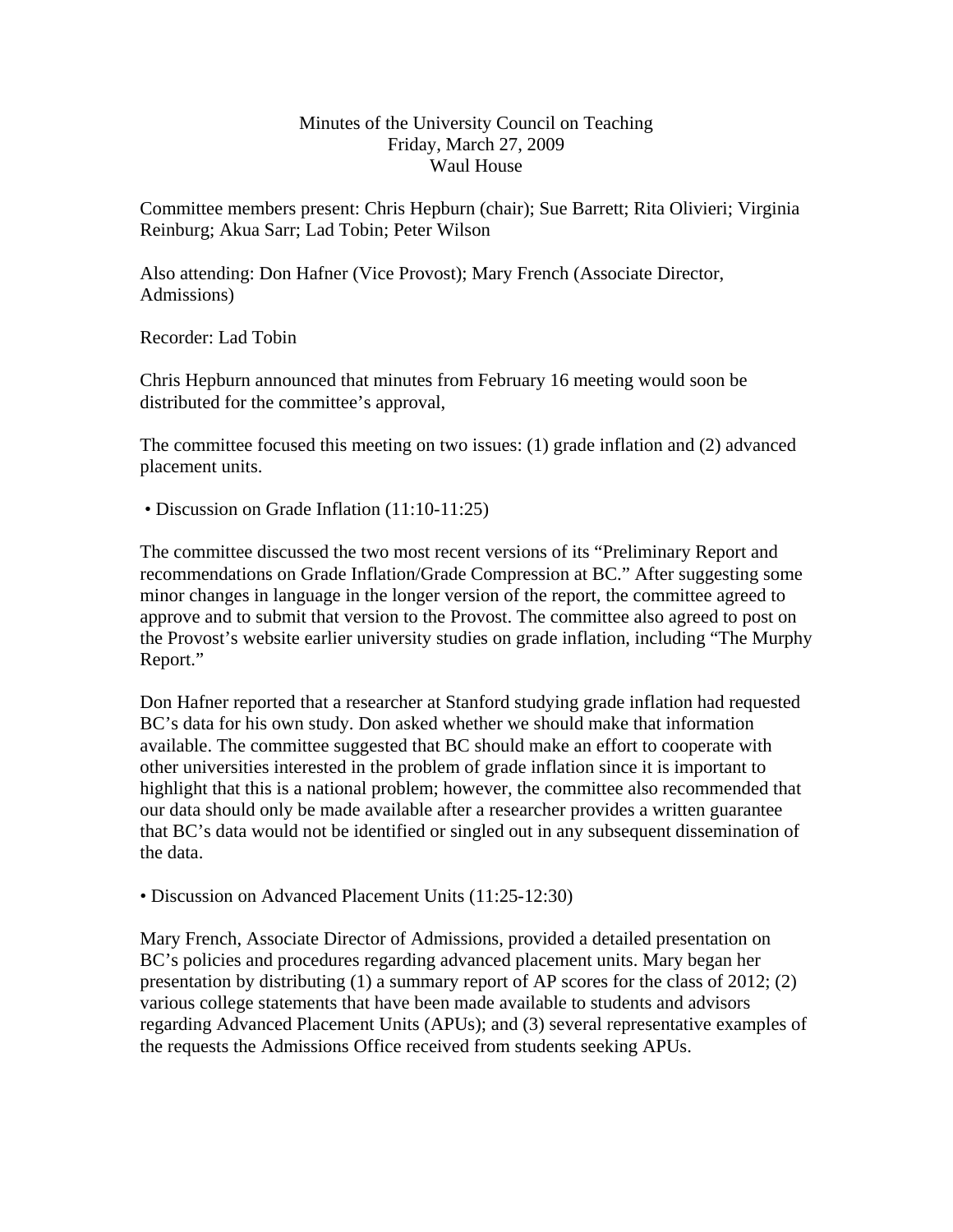Mary explained the AP classes and exams are the most common but not the only way for students to received APUs. Many students, for example, request APUs for college courses they took through and while at their high school; for "dual enrollment: courses; or for international courses, such as British A-levels or International Baccalaureate courses. She also explained that BC students could use APUs to place out of a requirement but not to receive BC credit nor to reduce the total number of classes they need to graduate. The only exception is made for students who earn 24+ APUs and who may be eligible for advanced studies and early graduation. Students who wish to pursue that option, however, must wait till after their first semester at BC to petition their Dean for advanced standing.

Mary pointed out that vast majority of BC students apply to the university with at least one APU. The class of 2012, for example, entered BC with 4681 total APUs earned through AP test scores and the Admissions Office received several hundred additional requests for APUs from students who had taken a dual enrollment, college, or international course.

There are many factors that make it difficult for the university to know how and how many students will make use of APUs. Honors students, for examples, can only use their APUs to place out of particular courses and many BC students decide to enroll in a course for which they could have used an APU.

In our subsequent discussion, the committee raised these questions and concerns:

• Should BC allow an incoming student to use APUs to place out of all course work in some areas of the course? Or, should a student who places out of a core course in some area, be required to take a more advanced class in that area?

• A related question: does an incoming student who took an AP course and earned a high AP test score have knowledge or experience in that field equivalent to knowledge or experience gained by a student who takes that course at BC? If not, is it a mistake to offer APUs for AP classes?

• Who decides what AP test score should earn an APU in a particular department or field? Why isn't faculty more involved in this decision?

• Would adopting stricter standards for awarding APUs hurt BC's ability to recruit top students?

• Don't incoming BC students take AP classes for a wide range of reasons -- e.g., (as Pete Wilson suggested) to advance their education, to get into a certain college, to get out of college quicker, or to get a chance to focus right away on 'stuff they like' – and aren't some of these reasons more worthy of our support than others?

Mary French explained that previous BC committees have decided that a 4 or 5 on the AP test does fulfill college level work; that it is difficult to measure how a stricter AP policy